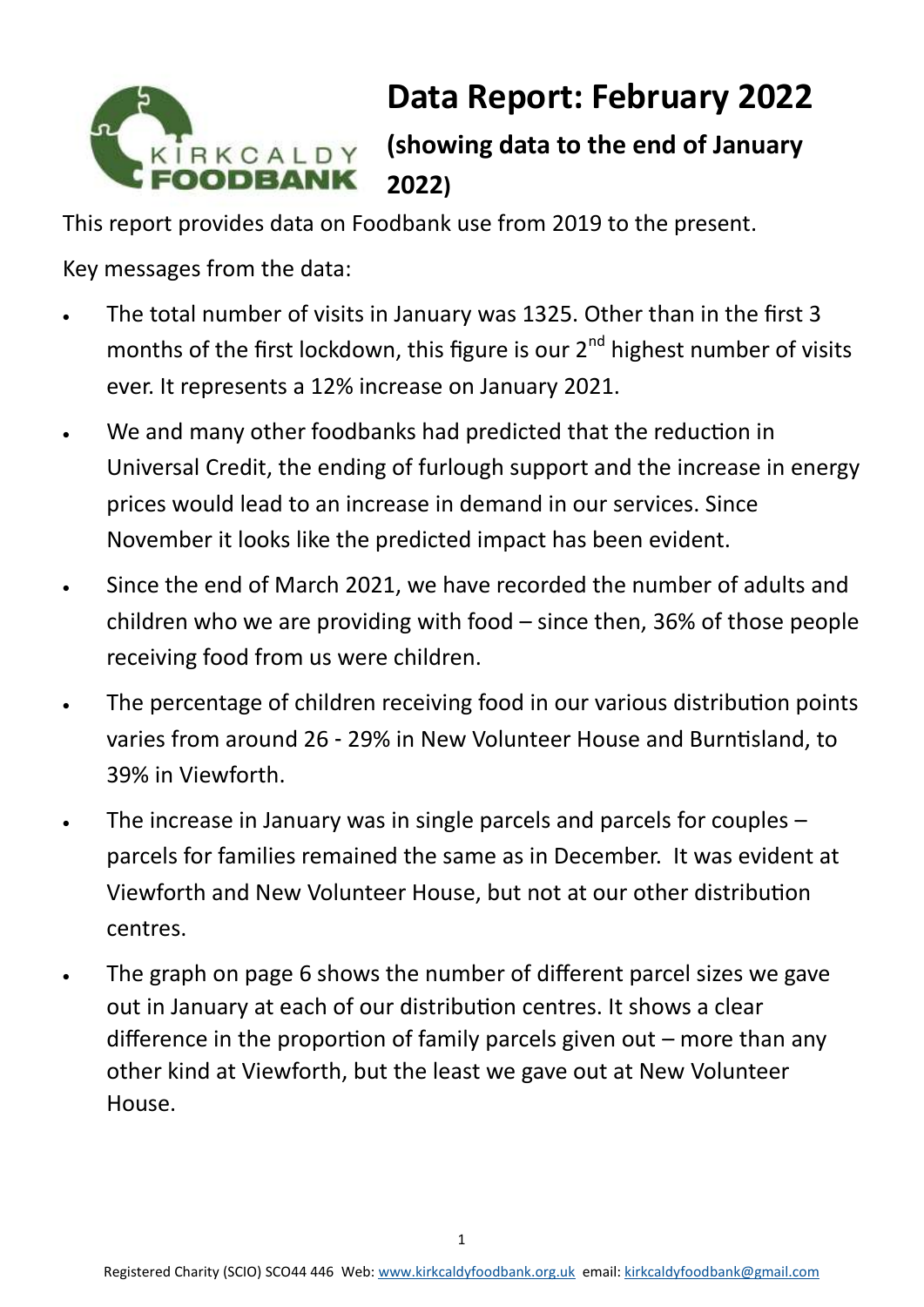*Table and graph showing number of visits in 2019, 2020 and 2021—the table also shows the change from the same month in the previous year as a percentage* 

|                 | 2020 | 2021 | 2022 | % change<br>from 2021 |
|-----------------|------|------|------|-----------------------|
| January         | 1053 | 1179 | 1325 | 12.4%                 |
| <b>February</b> | 999  | 1114 |      |                       |
| <b>March</b>    | 1083 | 1153 |      |                       |
| April           | 1461 | 1138 |      |                       |
| May             | 1327 | 1095 |      |                       |
| June            | 1355 | 1027 |      |                       |
| July            | 1089 | 1057 |      |                       |
| August          | 1018 | 1129 |      |                       |
| September       | 1044 | 1202 |      |                       |
| <b>October</b>  | 1159 | 1106 |      |                       |
| November        | 1299 | 1370 |      |                       |
| <b>December</b> | 1161 | 1239 |      |                       |





### *Graphs and table showing the different parcel sizes given out and the total number of meals provided in 2020—2022 (table and one graph on next page)*

*(NB the total number of meals figure is calculated by multiplying the number of parcels x size of parcel (single, couple or family etc) x 3 days x 3 meals a day. Therefore it is an indicative and not exact figure. As 'Extras only' means that a full parcel was not given on that visit, they have not been taken into account in calculating the total number of meals or people provided with food.)* 

*Graph showing the total number of meals provided* 

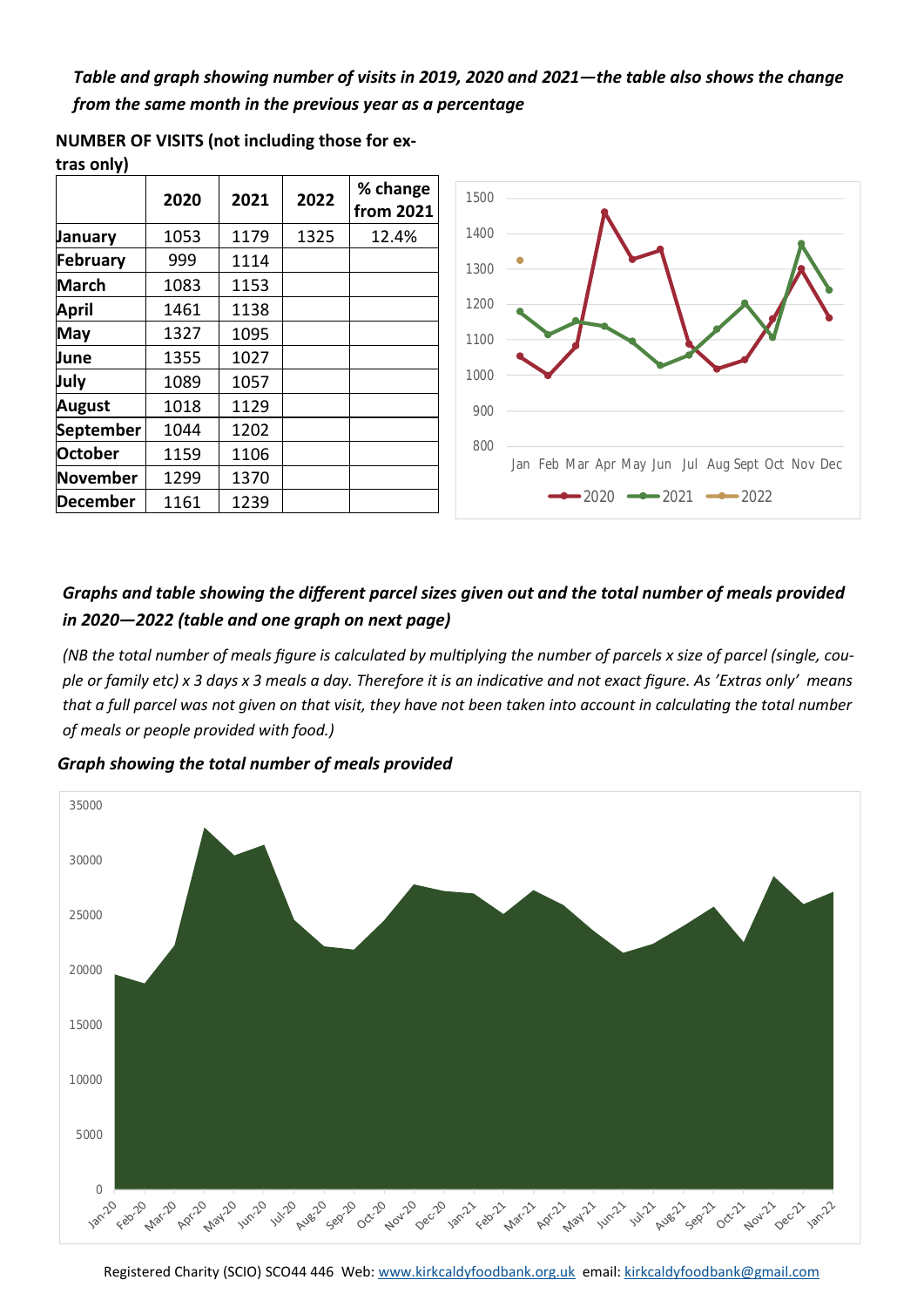## *Table showing the different parcel sizes given out and the total number of meals provided in this and the previous year*

| Pack size     | Single | Couple | Family | Single +<br>Couple      | <b>Other (including extras)</b><br>only (not included in total ber of meals<br>meals or people)) | Total num-<br>provided | Total number of<br>people provided<br>with food | %age change from previ-<br>ous year in number of<br>meals provided |
|---------------|--------|--------|--------|-------------------------|--------------------------------------------------------------------------------------------------|------------------------|-------------------------------------------------|--------------------------------------------------------------------|
| <b>Jan-20</b> | 486    | 251    | 289    | 13                      | 14                                                                                               | 19647                  | 2183                                            | 11.2%                                                              |
| Feb-20        | 449    | 258    | 268    | 18                      | 6                                                                                                | 18819                  | 2091                                            | $-2.8%$                                                            |
| Mar-20        | 437    | 247    | 384    | 4                       | 11                                                                                               | 22311                  | 2479                                            | 11.8%                                                              |
| Apr-20        | 442    | 403    | 585    | 29                      | 2                                                                                                | 33075                  | 3675                                            | 62.4%                                                              |
| <b>May-20</b> | 420    | 322    | 570    | 15                      | 0                                                                                                | 30501                  | 3389                                            | 34.5%                                                              |
| Jun-20        | 427    | 312    | 602    | 14                      | 0                                                                                                | 31509                  | 3501                                            | 70.3%                                                              |
| <b>Jul-20</b> | 365    | 260    | 456    | 8                       | 0                                                                                                | 24597                  | 2733                                            | 18.0%                                                              |
| Aug-20        | 361    | 257    | 395    | 5                       | 0                                                                                                | 22230                  | 2470                                            | $-6.2%$                                                            |
| Sep-20        | 394    | 273    | 365    | 12                      | 0                                                                                                | 21924                  | 2436                                            | 7.5%                                                               |
| Oct-20        | 452    | 272    | 429    | 6                       | 0                                                                                                | 24570                  | 2730                                            | 6.3%                                                               |
| <b>Nov-20</b> | 460    | 280    | 512    | 9                       | 38                                                                                               | 27855                  | 3095                                            | 25.3%                                                              |
| <b>Dec-20</b> | 353    | 275    | 530    | 3                       | 47                                                                                               | 27288                  | 3173                                            | 46.8%                                                              |
| Jan-21        | 378    | 285    | 512    | $\overline{\mathbf{4}}$ | 46                                                                                               | 27072                  | 3008                                            | 37.8%                                                              |
| Feb-21        | 399    | 231    | 478    | 6                       | 44                                                                                               | 25119                  | 2791                                            | 33.5%                                                              |
| Mar-21        | 360    | 245    | 546    | $\overline{2}$          | 54                                                                                               | 27360                  | 3040                                            | 22.6%                                                              |
| Apr-21        | 383    | 255    | 496    | 4                       | 56                                                                                               | 26001                  | 2889                                            | $-21.4%$                                                           |
| <b>May-21</b> | 420    | 245    | 425    | 5                       | 63                                                                                               | 23625                  | 2625                                            | $-22.5%$                                                           |
| Jun-21        | 389    | 271    | 365    | $\overline{2}$          | 78                                                                                               | 21573                  | 2397                                            | $-31.5%$                                                           |
| Jul-21        | 419    | 240    | 398    | 0                       | 106                                                                                              | 22419                  | 2491                                            | $-8.9%$                                                            |
| Aug-21        | 425    | 281    | 421    | $\overline{2}$          | 130                                                                                              | 24093                  | 2677                                            | 8.4%                                                               |
| Sep-21        | 459    | 277    | 463    | 3                       | 129                                                                                              | 25866                  | 2874                                            | 18.0%                                                              |
| Oct-21        | 463    | 263    | 378    | 2                       | 94                                                                                               | 22563                  | 2507                                            | $-8.2%$                                                            |
| <b>Nov-21</b> | 554    | 319    | 496    | $\mathbf{1}$            | 116                                                                                              | 28611                  | 3179                                            | 2.7%                                                               |
| <b>Dec-21</b> | 468    | 325    | 439    | $\overline{7}$          | 101                                                                                              | 26055                  | 2895                                            | $-4.5%$                                                            |
| Jan-22        | 510    | 373    | 438    | 4                       | 94                                                                                               | 27180                  | 3225                                            | 0.4%                                                               |

*Graph showing the different parcel sizes given out: 2020—2022*



Registered Charity (SCIO) SCO44 446 Web: [www.kirkcaldyfoodbank.org.uk](http://www.kirkcaldyfoodbank.org.uk) email: [kirkcaldyfoodbank@gmail.com](mailto:mailtokirkcaldyfoodbank@gmail.com)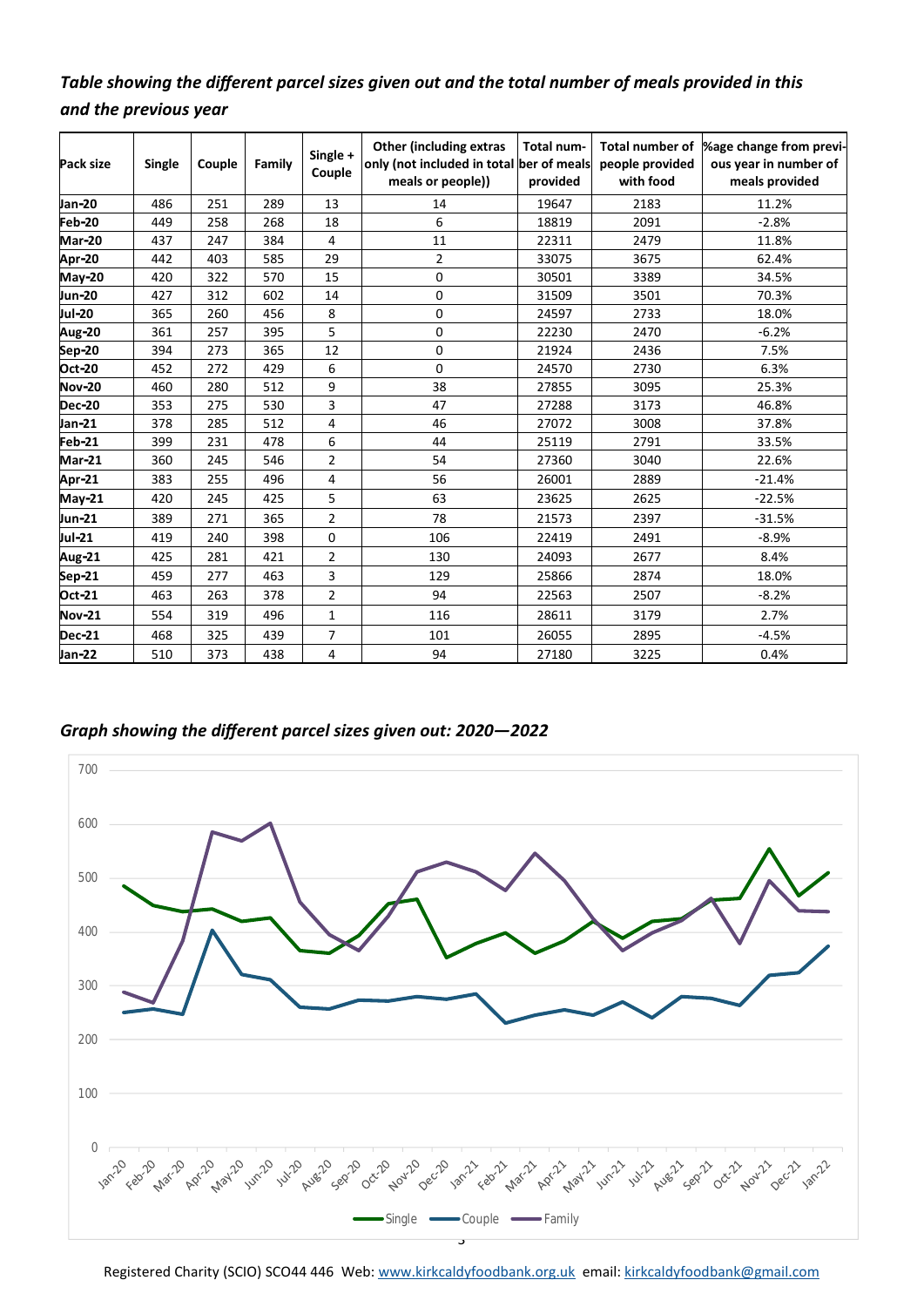**Tables showing the total number of adults and children provided with food and the numbers at each distribution point (since April 2021, we have been recording the number of adults and children that we are providing with food)**

**NB: as the adults and children may be provided with food more than once in the month, this is not a count of the total number of individual adults and children we have helped.** 

|                | <b>ADULTS</b>                      | <b>CHILDREN</b> | <b>%AGE CHILDREN</b> |  |  |
|----------------|------------------------------------|-----------------|----------------------|--|--|
| Apr-21         | 1946                               | 1283            | 39.7%                |  |  |
| $May-21$       | 1858                               | 1094            | 37.1%                |  |  |
| $Jun-21$       | 1743                               | 959             | 35.5%                |  |  |
| <b>Jul-21</b>  | 1782                               | 977             | 35.4%                |  |  |
| <b>Aug-21</b>  | 1919                               | 1082            | 36.1%                |  |  |
| Sep-21         | 2053                               | 1250            | 37.8%                |  |  |
| Oct-21<br>1830 |                                    | 937             | 33.9%                |  |  |
| <b>Nov-21</b>  | 2265                               | 1256            | 35.7%                |  |  |
| <b>Dec-21</b>  | 2059                               | 1101            | 34.8%                |  |  |
| <b>Jan-22</b>  | 2162                               | 1063            | 33.0%                |  |  |
|                | <b>OVERALL PERCENTAGE CHILDREN</b> | 35.9%           |                      |  |  |

|                              |     | <b>SA Burntisland</b> |                  | <b>Enlightenments</b> |    | <b>Link Living</b> |     | <b>Linton Lane</b> |                  | <b>New Volunteer</b><br>House |        | Viewforth               |         |     |                    |      |         |                  |
|------------------------------|-----|-----------------------|------------------|-----------------------|----|--------------------|-----|--------------------|------------------|-------------------------------|--------|-------------------------|---------|-----|--------------------|------|---------|------------------|
|                              | A   | C                     | %age<br>children | A                     |    | %age<br>children   | A   |                    | %age<br>children | A                             | C      | %age<br><b>children</b> | A       | C   | %age<br>children A |      | C       | %age<br>children |
| <b>Apr-21</b>                | 205 | 84                    | 29.1%            | 1                     | 2  | 66.7%              | 123 | 51                 | 29.3%            | 579357                        |        | 38.1%                   | 221     | 89  | 28.7%              | 817  | 700     | 46.1%            |
| May-21                       | 164 | 60                    | 26.8%            | 8                     | 14 | 63.6%              | 38  | 14                 | 26.9%            |                               | 610346 | 36.2%                   | 306     | -99 | 24.4%              | 732  | 561     | 43.4%            |
| <b>Jun-21</b>                | 202 | 71                    | 26.0%            | 16                    | 8  | 33.3%              | 47  | 23                 | 32.9%            |                               | 568335 | 37.1%                   | 268     | 84  | 23.9%              | 642  | 438     | 40.6%            |
| <b>Jul-21</b>                | 134 | 47                    | 26.0%            | 13                    | 4  | 23.5%              | 42  | 16                 | 27.6%            |                               | 648350 | 35.1%                   | 283 126 |     | 30.8%              | 662  | 434     | 39.6%            |
| <b>Aug-21</b>                | 136 | 43                    | 24.0%            | 6                     | 5  | 45.5%              | 42  | 24                 | 36.4%            |                               | 706425 | 37.6%                   | 233     | 71  | 23.4%              | 796  | 514     | 39.2%            |
| Sep-21                       | 155 | 96                    | 38.2%            | 11                    | 4  | 26.7%              | 39  | 22                 | 36.1%            |                               | 717456 | 38.9%                   | 256     | 88  | 25.6%              | 875  | 584     | 40.0%            |
| <b>Oct-21</b>                | 182 | 74                    | 28.9%            | 24                    | 4  | 14.3%              | 23  | 19                 | 45.2%            |                               | 579335 | 36.7%                   | 263     | 87  | 24.9%              | 759l | 418     | 35.5%            |
| <b>Nov-21</b>                | 211 | 96                    | 31.3%            | 25                    | 8  | 24.2%              | 34  | 27                 | 44.3%            |                               | 720434 | 37.6%                   | 287     | 92  | 24.3%              | 988  | 599     | 37.7%            |
| <b>Dec-21</b>                | 211 | 82                    | 28.0%            | 4                     | 6  | 60.0%              | 18  | 12                 | 40.0%            |                               | 645390 | 37.7%                   | 272     | 84  | 23.6%              |      | 909 527 | 36.7%            |
| Jan-22                       | 124 | 51                    | 29.1%            | 0                     | 0  | $\Omega$           | 36  | 27                 | 42.9%            |                               | 621303 | 32.8%                   | 337 116 |     | 25.6%              | 1044 | 566     | 35.2%            |
| <b>OVERALL %AGE CHILDREN</b> |     |                       | 28.7%            |                       |    | 39.8%              |     |                    | 36.1%            |                               |        | 36.8%                   |         |     | 25.5%              |      |         | 39.4%            |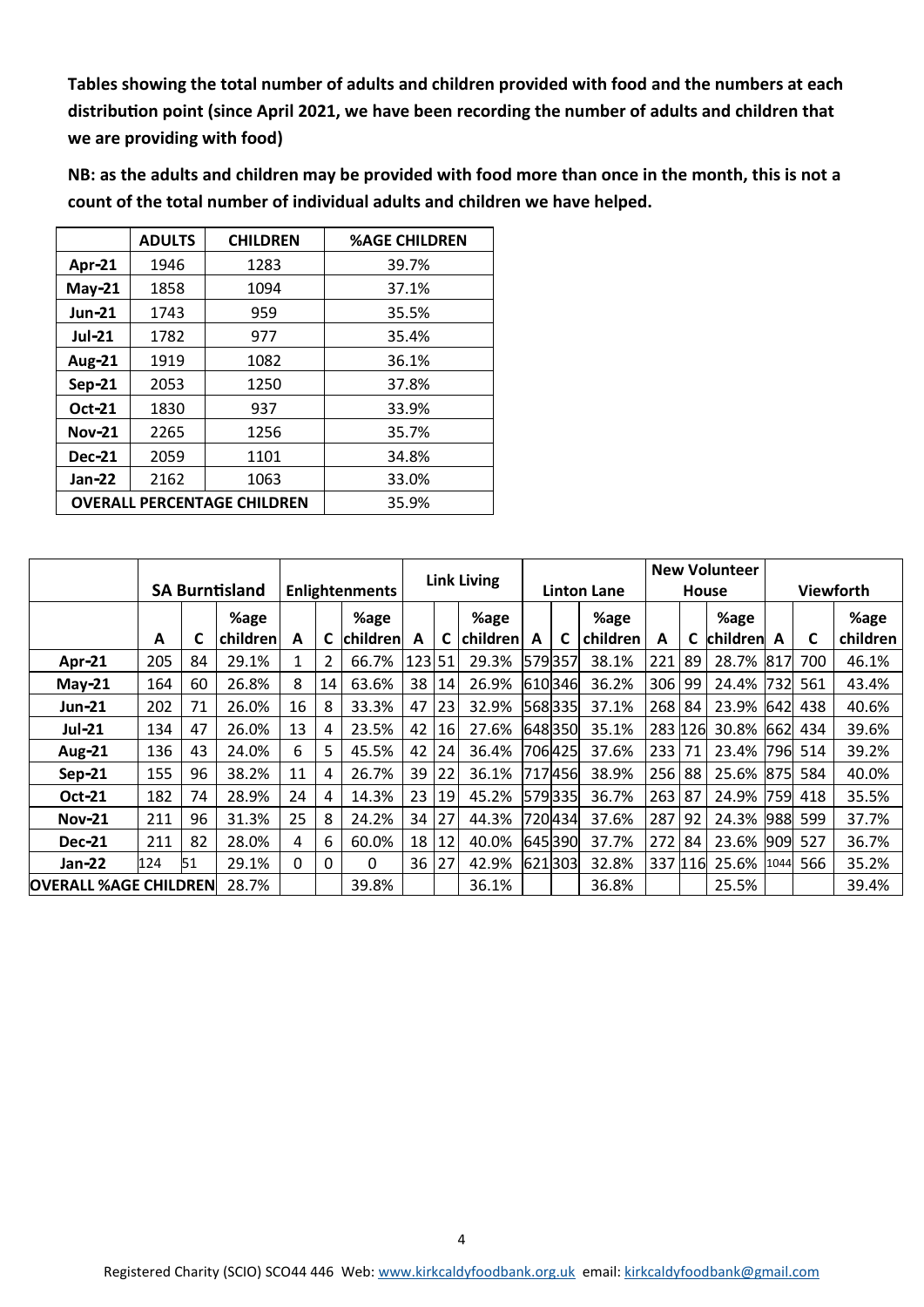**Graph showing the number of visits to our distribution points since January 2021 (**NB the Salvation Army in Burntisland only opened in mid-September, replacing Solid Rock from that time; Enlightenments only opened in September 2020 but was closed between January and April 2021 due to the lockdown; Link Living was closed for part of August and September 2020 due to flooding)



#### **Table showing the percentage of our visits to our distribution points in the past 12 months**

|               |                |                |             | Linton | New Volunteer |            |           |
|---------------|----------------|----------------|-------------|--------|---------------|------------|-----------|
|               | SA Burntisland | Enlightenments | Link Living | Lane   | House         | Solid Rock | Viewforth |
| $Jan-21$      | 9.9%           | $0.0\%$        | 7.8%        | 32.6%  | 12.8%         | $0.0\%$    | 37.0%     |
| <b>Feb-21</b> | 11.7%          | $0.0\%$        | 7.2%        | 30.2%  | 11.7%         | $0.0\%$    | 39.3%     |
| <b>Mar-21</b> | 11.6%          | 0.0%           | 7.9%        | 32.6%  | 10.2%         | 0.0%       | 37.8%     |
| Apr-21        | 11.9%          | 0.1%           | 6.2%        | 30.8%  | 10.7%         | 0.0%       | 40.3%     |
| $May-21$      | 10.3%          | 0.7%           | 2.5%        | 34.0%  | 14.7%         | $0.0\%$    | 37.8%     |
| <b>Jun-21</b> | 12.4%          | 1.2%           | 2.8%        | 32.9%  | 14.7%         | 0          | 36.0%     |
| <b>Jul-21</b> | 8.8%           | 1.4%           | 3.0%        | 35.5%  | 14.8%         | 0          | 36.5%     |
| <b>Aug-21</b> | 8.7%           | 0.4%           | 2.5%        | 37.2%  | 11.9%         | 0          | 39.3%     |
| Sep-21        | 8.9%           | 0.6%           | 2.1%        | 34.5%  | 12.8%         | 0          | 41.1%     |
| Oct-21        | 10.1%          | 1.8%           | 1.7%        | 32.1%  | 15.2%         | 0.0%       | 39.3%     |
| <b>Nov-21</b> | 9.1%           | 1.5%           | 1.5%        | 33.0%  | 14.0%         | 0.0%       | 40.9%     |
| <b>Dec-21</b> | 10.2%          | 0.2%           | 0.7%        | 31.5%  | 14.6%         | 0.0%       | 42.8%     |
| Jan-22        | 6.2%           | 0              | 1.8%        | 29.6%  | 16.1%         | $0.0\%$    | 46.3%     |
| <b>TOTAL</b>  | 10.5%          | 0.8%           | 3.8%        | 32.3%  | 13.8%         | 0.3%       | 38.6%     |